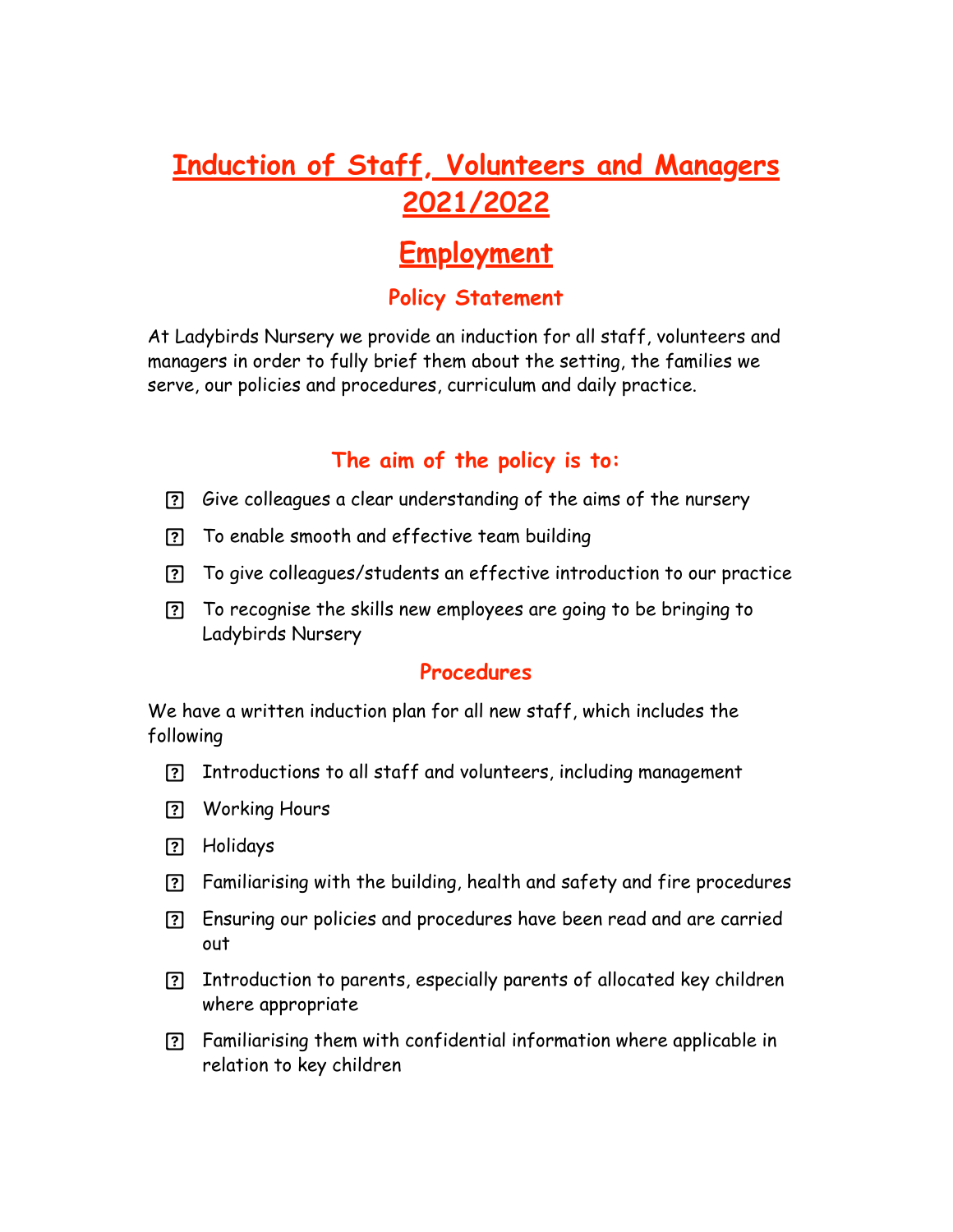- Details of tasks and daily routines to be completed
- Safeguarding procedures
- Whistleblowing procedures
- Use of mobile phones
- Confidentiality
- Handling clinical waste
- **P** Security
- Fire Drills and Invacuations
- **Prevent Duty**

The induction period lasts as long as it needs to depending on how long it takes people to understand the procedures. The manager/deputy inducts new staff and volunteers, and the proprietor inducts new managers.

During the induction period, the individual demonstrates understanding of, and compliance with policies, procedures, tasks and routines.

Successful completion of the induction forms part of the probationary period.

Issue Date January 2016 Date to be Reviewed January 2017 Date Reviewed July 2016 Date to be Reviewed July 2017 Date Reviewed May 2017 Date to be Reviewed May 2018 Date Reviewed May 2018 Date to be Reviewed May 2019 Date Reviewed April 2019